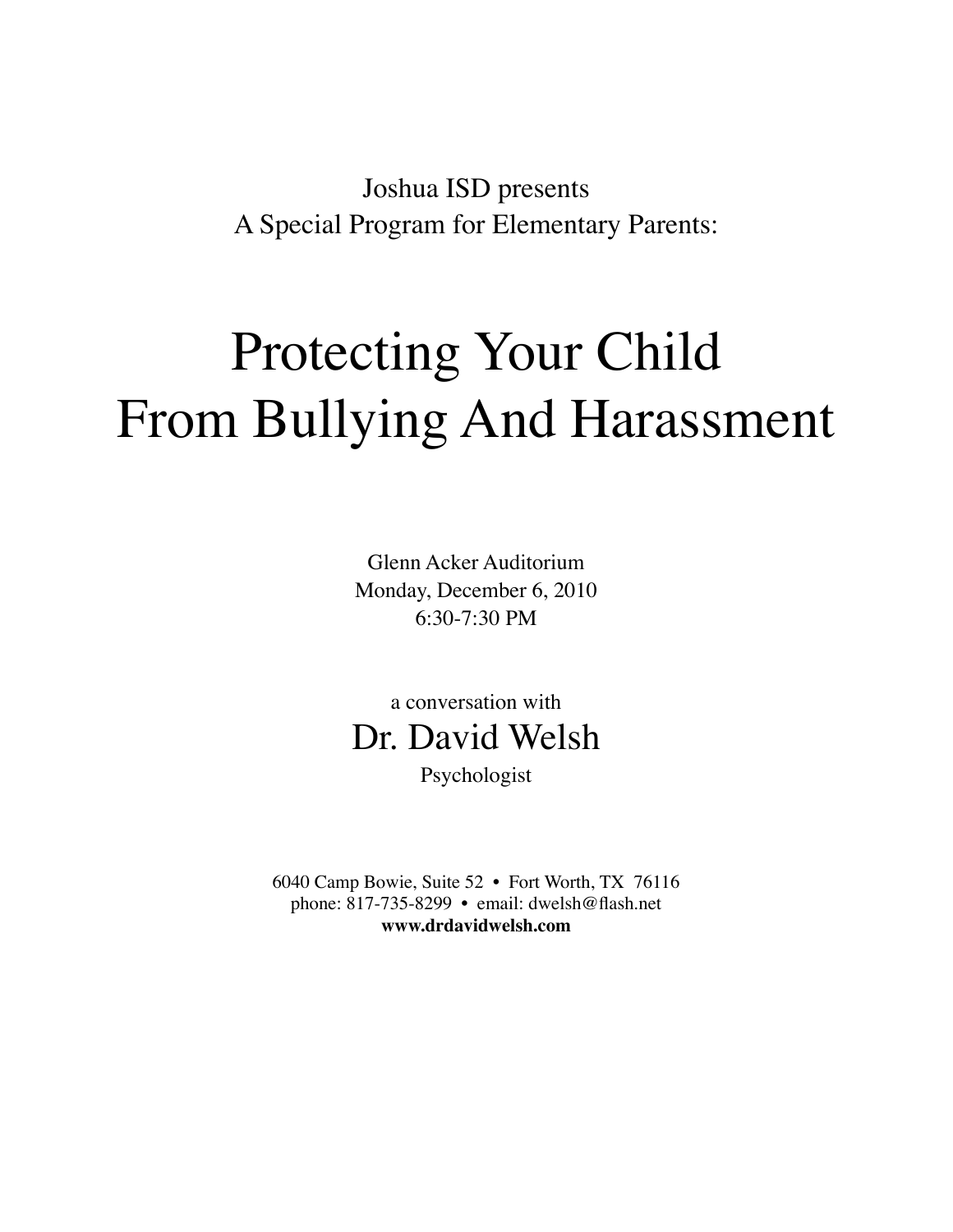## Common Dynamics of Bullying

- 1. Power differential between bully and victim
- 2. Peer bystanders usually witness the bullying
- 3. Adults rarely witness the bullying
- 4. Victims do not respond effectively, thereby becoming "safe" targets
- 5. Victims tends to be socially isolated
- 6. Victims rarely report bullying
- 7. Most teachers report they intervene; most student say they don't
- 8. Boys tend towards physical bullying; girls tend toward relational bullying
- 9. Seems to increase through elementary years, peaks in middle school, declines in high school

David J. Welsh, Ph.D. • 6040 Camp Bowie, Suite 52 • Fort Worth, TX 76116 (817) 735-8299 • dwelsh@flash.net www.drdavidwelsh.com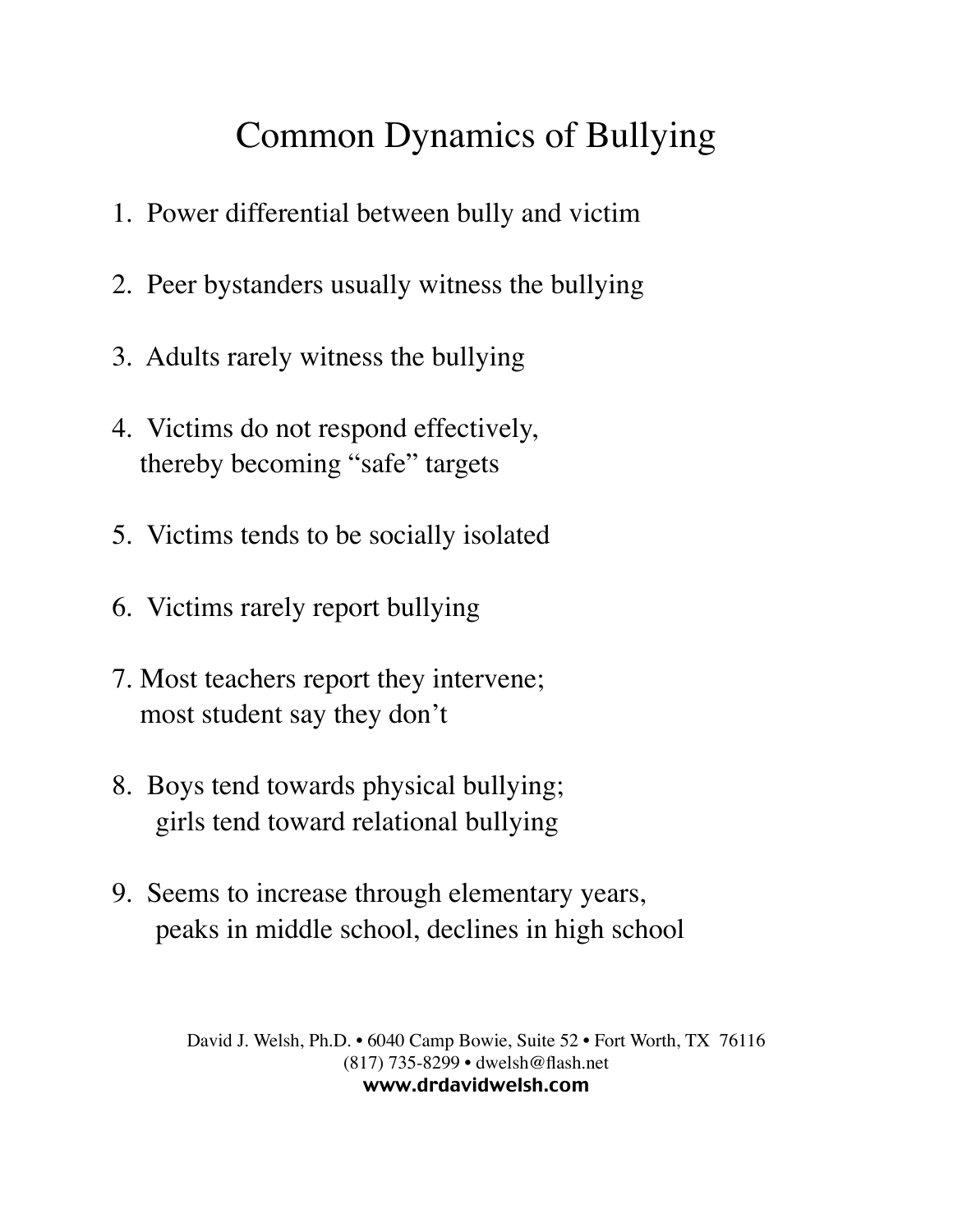## *Possible* Warning Signs That A Child Is Being Bulllied

- 1. Torn, damaged clothing; missing belongings
- 2. Unexplained cuts, bruises, scratches
- 3. Has few (if any) friends
- 4. Seems fearful of going to school or riding bus
- 5. Sudden loss of interest in schoolwork
- 6. Appears sad, moody, or depressed after school
- 7. Has many psychosomatic complaints
- 8. Has trouble sleeping or loss of appetite
- 9. Withdraws or isolates self

David J. Welsh, Ph.D. • 6040 Camp Bowie, Suite 52 • Fort Worth, TX 76116 (817) 735-8299 • dwelsh@flash.net www.drdavidwelsh.com